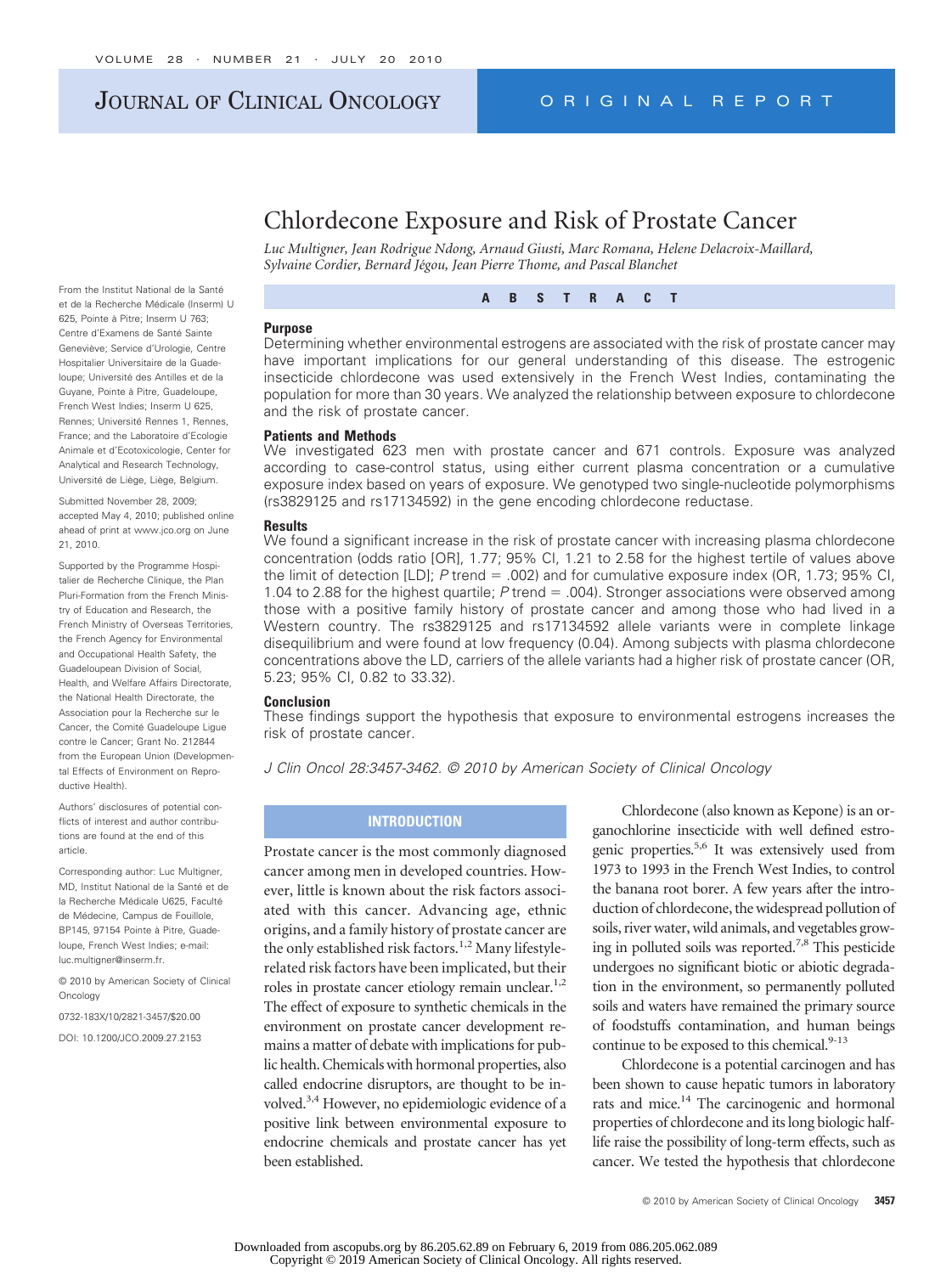exposure in adulthood, over a 30-year period, favors the development of prostate cancer in the French West Indies, where the incidence of this disease is particularly high.15 Chlordecone reductase catalyzes the reduction of chlordecone to chlordecone alcohol, increasing the biliary excretion of chlordecone and decreasing its toxicity.<sup>16</sup> We therefore hypothesized that the prostate cancer-causing effects of chlordecone would be stronger in individuals with functional variants of the chlordecone reductase gene, rs3829125 and rs17134592, resulting in the production of a protein with low levels of enzymatic activity.

We report the results of a case-control study in which chlordecone exposure was evaluated by measuring its concentration in the blood.

## **PATIENTS AND METHODS**

#### *Study Population*

This study was conducted in Guadeloupe, a French archipelago in the Caribbean, most of the 405,000 inhabitants of which are of African descent. This study was carried out on 709 consecutive incident cases of histologically confirmed prostate cancer (June 2004 to December 2007) and 723 controls without prostate cancer (January 2005 to December 2006). For details of the selection of cases and controls, see the Appendix (online only).

Trained nurses obtained information for both patients and controls, concerning demographic characteristics, anthropometrics, periods and places of residence since birth, lifestyle, occupational data, family history of prostate cancer, medical background, use of medication, and prostate cancer screening history. Weight, height, and the circumferences of the waist and hips were measured at the end of the face-to-face interview. Participants were also asked to provide a blood sample. The study was approved by the Guadeloupean ethics committee for studies involving human subjects. Each participant provided written informed consent.

### *Laboratory Procedures and Data Management and Statistical Analyses*

Chlordecone analysis, total lipid determination, genotyping methods and linkage analysis are described in the Appendix (online only).

A reference date was assigned to each participant, corresponding to the date of histopathologic diagnosis of prostate cancer for patients and the last date of prostate-specific antigen (PSA) determination for controls. Plasma chlordecone concentrations were classified according to their distribution among control samples. Values equal to or below the limit of detection (LD) were used as the reference group and values above the LD were grouped into tertiles. Based on the realistic assumption that the Guadeloupean population has been continuously exposed from 1973 to the present day, we obtained a cumulative exposure index score for each subject. This score was calculated as the product of current plasma chlordecone concentration and the number of years of residence in the French West Indies between 1973 and the year of the reference date.We calculated such scoresfor subjectswith plasma chlordecone concentrations above LD. The cumulative exposure scores were grouped into quartiles, based on their distribution among controls, the lowest quartile being the reference group.

Baseline covariates were compared between patients and controls (Table 1).Odds ratios (OR) and 95%CIsfor the risk of prostate cancerwere estimated by unconditional logistic regression. We investigated whether covariates were confounding factors or effect modifiers, by looking at the association between chlordecone exposure and prostate cancer separately for each of the following covariates: age, Caribbean origin, education, body mass index, waist to hip ratio, alcohol use, smoking, past urogenital infections, diabetes (type 2), viral infections, prostate cancer screening history (during the last 5 years), family history of prostate cancer (first degree), banana farming, past residence in Western countries, year of reference date, total plasma lipid concentration, and the series and batch number of chlordecone analysis. Missing data for covariates varied from none to lower than 5%, except for waist to hip ratio and genotype, for which 17% and 8.6%, respectively, of the data were missing.

Categorical covariates, including missing data as an additional response, were modeled as dummy variables representing the different levels. Confounding covariates were included into the logistic model if they modified the OR estimates by more than 10%. Tests for linear trend across exposure categories were performed, with the natural log-transformed chlordecone concentration treated as a continuous variable. For values equal to or below the LD, we assigned a value of the LD divided by 2. We tested for a modifier effect, by creating an interaction term based on the cross product of these variables and exposure categories (treated as a continuous variable). Interactions were examined by entering the interaction terms into the logistic regression model. We quantified the significance of the interaction term using the Wald test. We used polytomous logistic regression to estimate risk simultaneously among controls and non ordered subgroups of cases, as a function of age at onset  $(<$  60  $\nu$  > 60) and prostate cancer stage (local  $\nu$  regional/distant stage). We also used a composite index of prostate cancer aggressiveness at diagnosis: high aggressive potential (PSA  $>$  30 ng/mL or regional/distant stage or Gleason score of  $4+3$  and higher) and low aggressive potential (PSA  $<$  30 ng/mL, local stage, and Gleason score of  $3 + 4$  and lower).<sup>17</sup> *P* values lower than .05 were considered significant. All statistical tests were two tailed and were carried out with SAS version 9.1 (SAS Institute Inc, Cary, NC).

### **RESULTS**

The results presented here were obtained from a study population comprising 623 of the 709 eligible prostate cancer cases and 671 of the eligible 722 controls, from whom we were able to obtain blood samples and determinations of plasma chlordecone concentration. The baseline characteristics of the study participants are summarized in Table 1. Chlordecone was detected in the plasma of 68.7% of the cases and 66.8% of the controls.

Age-adjusted (5-year intervals) and multivariable-adjusted ORs and 95% CI for the association between prostate cancer and plasma chlordecone concentrations are presented in Table 2. Using plasma chlordecone concentration as a means of measuring exposure, we found that the highest exposure categories were associated with a significantly higher risk. Moreover, the relationship between exposure and response was significant ( $P = .002$ ). When we used the cumulative exposure index as a means of measuring exposure, we found that the highest quartile was associated with a significantly higher risk of prostate cancer and that the exposure-response relationship was significant  $(P = .004)$ .

When we looked for potential interactions, no modifier effects were observed for any covariates, other than a history of prostate cancer in first-degree relatives and previous residence in a Western country. Results for analyses stratified for these two covariates are presented in Table 3. Associations between chlordecone exposure and prostate cancer were stronger in men with a family history of prostate cancer and in men who had previously lived in Western countries, with significant linear relationships ( $P = .03$  and  $P = .005$ , respectively). The interaction terms were found to be significant for family history of prostate cancer and past residence in a Western country (Table 3). Using chlordecone concentrations below the LD as the reference category and concentrations above LD as the exposure category, we carried out a double stratification, according to family history of prostate cancer and past residence in Western countries. Subjects with both a family history of prostate cancer and previous residence in a Western country had a higher risk of prostate cancer (OR, 4.94; 95% CI, 1.15 to 21.23). The risk did not differ from one for those with neither or only one of these factors (data not shown).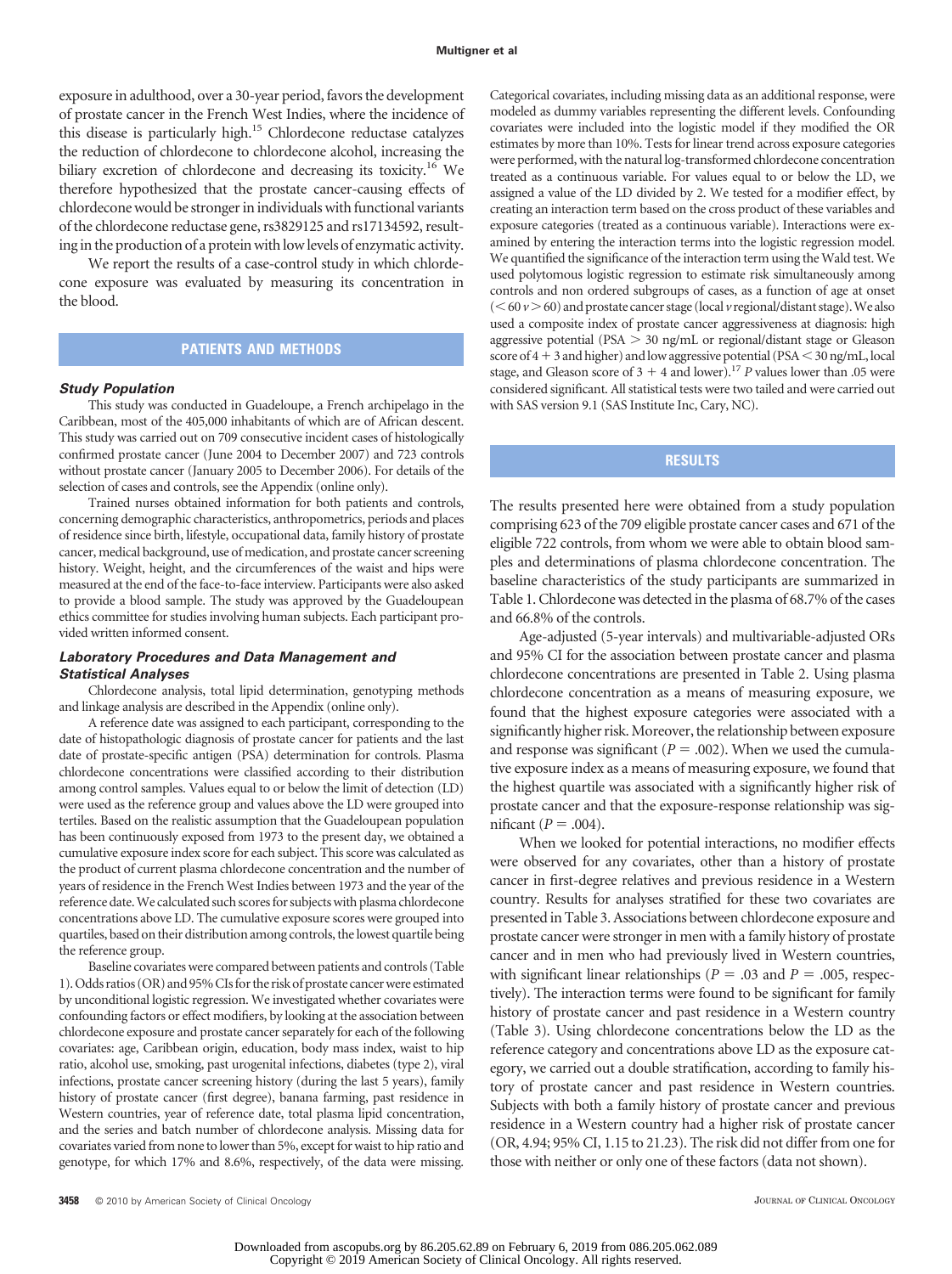| Table 1. Baseline Characteristics of Patients and Controls                  |                        |      |                        |      |        |
|-----------------------------------------------------------------------------|------------------------|------|------------------------|------|--------|
|                                                                             | Patients ( $n = 623$ ) |      | Controls ( $n = 671$ ) |      |        |
| Characteristic                                                              | No./Total No.          | %    | No./Total No.          | %    | $P^*$  |
| Median age, years                                                           | 66.2                   |      | 60.6                   |      | < .01  |
| Interquartile range                                                         | 60.5-71.5              |      | 54.0-67.1              |      |        |
| Caribbean origin                                                            |                        |      |                        |      | < 0.01 |
| French West Indies (Guadeloupe or Martinique)                               |                        | 96.5 |                        | 91.4 |        |
| Haiti or Dominica                                                           |                        | 3.5  |                        | 8.6  |        |
| Education                                                                   |                        |      |                        |      | .03    |
| High school and higher                                                      |                        | 13.3 |                        | 10.7 |        |
| Secondary                                                                   |                        | 25.4 |                        | 31.9 |        |
| Primary                                                                     |                        | 61.4 |                        | 57.4 |        |
| Body mass indext                                                            |                        |      |                        |      | .49    |
| Normal $(< 25)$                                                             |                        | 44.0 |                        | 47.0 |        |
| Overweight (25-29.9)                                                        |                        | 44.3 |                        | 41.0 |        |
| Obese $(\geq 30)$                                                           |                        | 11.7 |                        | 12.0 |        |
| Waist-to-hip ratio $> 0.95$                                                 |                        | 45.4 |                        | 30.1 | < 0.01 |
| Current or past alcohol use                                                 |                        | 86.8 |                        | 82.9 | .05    |
| Current or past smoking                                                     |                        | 38.3 |                        | 37.1 | .69    |
| Past urogenital infection                                                   |                        | 16.1 |                        | 17.2 | .65    |
| Type 2 diabetes                                                             |                        | 18.1 |                        | 12.3 | < .01  |
| Viral infection                                                             |                        | 23.5 |                        | 24.1 | .66    |
| Prostate cancer screening history#                                          |                        | 50.7 |                        | 13.4 | < .01  |
| Family history of prostate cancer                                           |                        |      |                        |      |        |
| No                                                                          |                        | 55.9 |                        | 78.0 | < 0.01 |
| Yes                                                                         |                        | 24.4 |                        | 10.2 |        |
| Do not know                                                                 |                        | 19.7 |                        | 11.8 |        |
| Banana farming                                                              |                        | 11.9 |                        | 10.0 | .27    |
| Past residence in Western countries, > 1 year§                              |                        | 29.9 |                        | 23.9 | .02    |
| Median duration of residence in Western countries§                          | 15.1                   |      | 13.2                   |      | .04    |
| Interquartile range                                                         | $7.0 - 26.3$           |      | $6.5 - 24.8$           |      |        |
| Median years of residence in French West Indies from 1973 to reference date | 32.8                   |      | 32.7                   |      | .43    |
| Interquartile range                                                         | 31.5-33.8              |      | 30.0-33.3              |      |        |
| Median plasma chlordecone, µg/L                                             | 0.44                   |      | 0.40                   |      | .39    |
| Interquartile range                                                         | $< 0.25 - 1.00$        |      | $< 0.25 - 0.86$        |      |        |
| Chlordecone reductase SNP (No./total No. with data)                         |                        |      |                        |      |        |
| rs3829192                                                                   |                        |      |                        |      |        |
| Wild-type C                                                                 | 1,137/1,182            | 96.2 | 1,161/1,208            | 96.1 | .91    |
| Variant allele G                                                            | 45/1,182               | 3.8  | 47/1,208               | 3.9  |        |
| rs17134592                                                                  |                        |      |                        |      |        |
| Wild-type C                                                                 | 1,137/1,182            | 96.2 | 1,161/1,208            | 96.1 | .91    |
| Variant allele G                                                            | 45/1,182               | 3.8  | 47/1,208               | 3.9  |        |
| Median PSA levels, ng/mL                                                    | 8.75                   |      |                        |      |        |
| Interquartile range                                                         | 6.00-14.30             |      |                        |      |        |
| Gleason score                                                               |                        |      |                        |      |        |
| $\leq$ 7 (3 + 4)                                                            |                        | 82.0 |                        |      |        |
| $4 + 3$ and $> 7$                                                           |                        | 18.0 |                        |      |        |
| <b>TNM</b>                                                                  |                        |      |                        |      |        |
| T1c or T2 and N0 and M0                                                     |                        | 13.8 |                        |      |        |
| T3 or T4, or $N+$ or $M+$                                                   |                        | 86.2 |                        |      |        |

Abbreviations: SNP, single nucleotide polymorphism; PSA, prostate-specific antigen.

 *P* values for continuous variables are those for non parametric Mann-Whitney rank tests; for plasma chlordecone concentration values equal to or below the limit of detection, we assigned rank values corresponding to the value of the limit of detection divided by 2; for categorical variables, P values were obtained in tests for heterogeneity across levels and for SNPs, in tests for Hardy–Weinberg equilibrium among controls.

†The body mass index is the weight of the subject in kilograms divided by the square of the height in meters.

‡Within the 5-year period before the PSA test preceding the histological diagnosis of cases or allowing the selection of controls.

§All but four of the migrants had lived in mainland France. The remaining four migrants had lived in Germany.

We determined whether the chlordecone-prostate cancer association depended on clinical characteristics. We found a significantly higher risk for patients age 60 years or older (for the highest tertiles of detectable values, OR, 1.91; 95% CI, 1.24 to 2.94; *P* for trend < .001)

whereas, for patients younger than 60 years, the OR was 1.22 (95% CI, 0.58 to 2.57; *P* for trend  $= .94$ ). We found that the risk was significantly higher for both local (OR, 1.58; 95% CI, 1.07 to 2.35; *P* for trend  $= .021$ ) and regional/distant stage (OR, 2.25; 95% CI,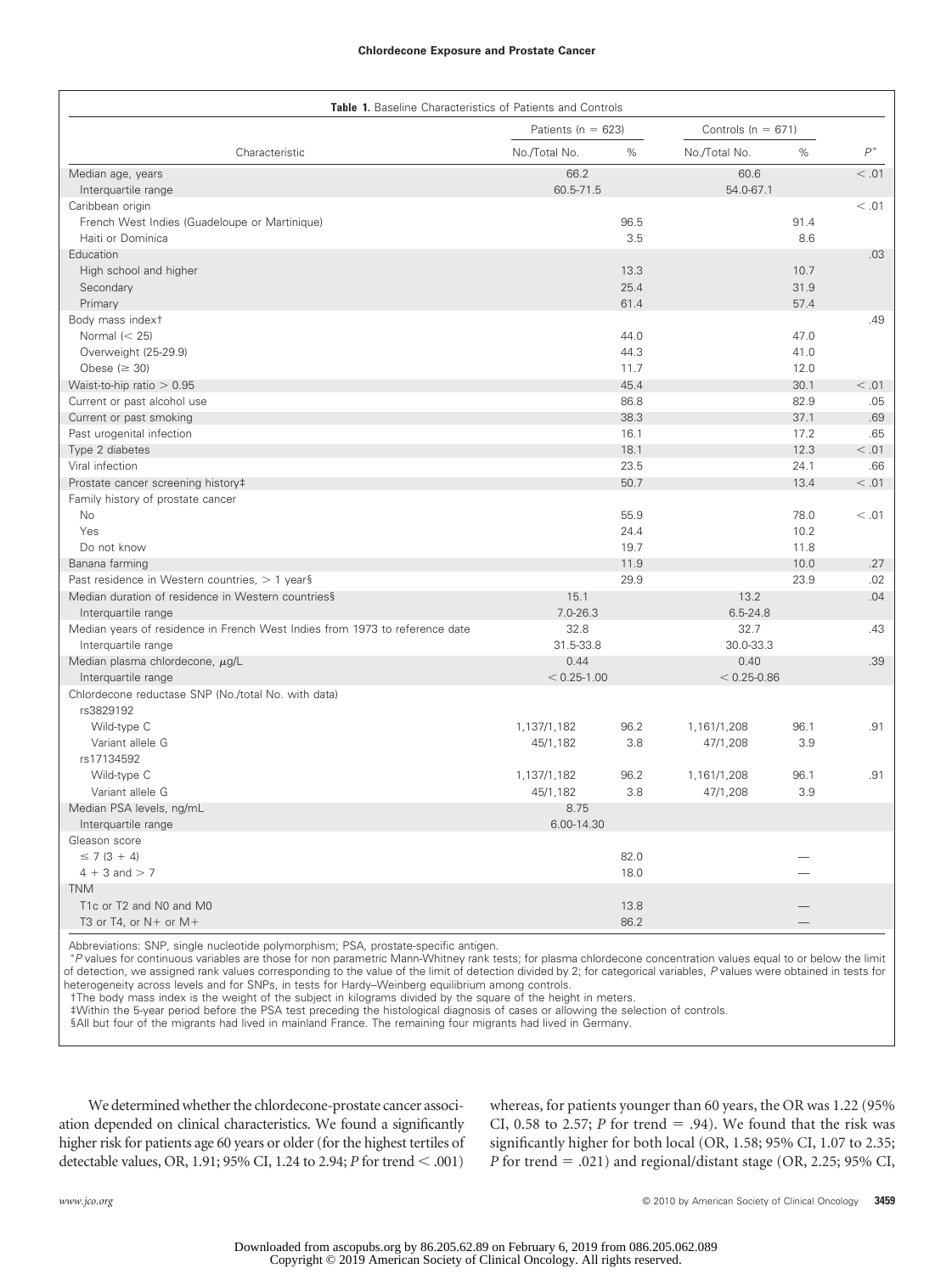|                                                                         |                 |                 |                     | Age Adjusted | Multivariable* |              |  |
|-------------------------------------------------------------------------|-----------------|-----------------|---------------------|--------------|----------------|--------------|--|
| Chlordecone                                                             | No. of Patients | No. of Controls | <b>OR</b><br>95% CI |              | OR             | 95% CI       |  |
| Plasma concentration, $\mu q/L$                                         |                 |                 |                     |              |                |              |  |
| $\leq$ 0.25 (LD)                                                        | 195             | 223             |                     | 1.00         |                | 1.00         |  |
| $> 0.25 - 0.47$                                                         | 128             | 150             | 0.95                | 0.69 to 1.31 | 1.11           | 0.75 to 1.65 |  |
| $> 0.47 - 0.96$                                                         | 139             | 149             | 1.16                | 0.84 to 1.59 | 1.22           | 0.82 to 1.83 |  |
| > 0.96                                                                  | 161             | 149             | 1.27                | 0.93 to 1.72 | 1.77           | 1.21 to 2.58 |  |
| Cumulative exposure index by quartile, $\mu$ g/L $\times$ No. of yearst |                 |                 |                     |              |                |              |  |
| 1 (lowest)                                                              | 88              | 112             |                     | 1.00         |                | 1.00         |  |
| 2                                                                       | 101             | 112             | 1.05                | 0.69 to 1.58 | 1.06           | 0.62 to 1.82 |  |
| 3                                                                       | 101             | 112             | 1.15                | 0.76 to 1.74 | 1.23           | 0.72 to 2.11 |  |
| 4                                                                       | 134             | 112             | 1.33                | 0.89 to 1.99 | 1.73           | 1.04 to 2.88 |  |

Abbreviations: OR, odds ratio; LD, limit of detection.

\*The multivariable logistic model includes age (5-year intervals), total plasma lipid concentration (continuous), waist-to-hip ratio (≤ 0.95, > 0.95) and history of prostate cancer screening (no, yes).

†For subjects with values above LD.

1.16 to 4.34; *P* for trend  $= .018$ ). However, using the composite index of aggressiveness, a significantly higher risk was found only for high aggressive forms (OR, 2.16; 95% CI, 1.33 to 3.51; *P* for trend  $= .004$ ), with the OR for low aggressive forms being only 1.45 (95% CI, 0.96 to 2.19; *P* for trend = .04).

Both SNPs, rs3829125 and rs17134592,were in Hardy-Weinberg equilibrium in the controls ( $P > .05$ ). These variants were in complete linkage disequilibrium with D' and  $r^2$  of 1, and were present at identical frequencies in cases and controls. The frequencies of the allele variants were low (0.04).We therefore stratified the analysis according to genotype, using chlordecone concentrations at or below the LD as the reference category and concentrations above the LD as the exposure category. For carriers of variant alleles, a non significant increase in prostate cancer risk was observed (OR, 5.23; 95% CI, 0.82 to 33.32), whereas the OR for wild-type allele homozygotes was 1.30 (95% CI, 0.91 to 1.85).

## **DISCUSSION**

This study reveals that chlordecone exposure, evaluated by determining plasma chlordecone concentration, is consistently associated with an increase in the risk of prostate cancer, and with a significant exposure-response relationship. This is the largest study to have investigated the effects of organochlorine compounds on prostate cancer risk through the evaluation of exposure by biologic measurement.

Previous studies have been exploratory and based on less than 80 incident or prevalent prostate cancer cases.<sup>18-21</sup>

A significant increase in risk was observed after adjustment for covariates. This unusual finding is explained by the contribution of waist-to-hip ratio (abdominal obesity) and prostate cancer screening, which act as negative confounding factors. In our population study, both abdominal obesity and prostate cancer screening were associated with a significant increase in the risk of prostate cancer (data not shown), as reported for abdominal obesity in other populations,<sup>22,23</sup> and for prostate cancer screening. We also found that these two covariates were associated with lower plasma chlordecone concentrations in our study. In the case of abdominal obesity, peripheral fat may sequester organochlorine lipophilic compounds, leading to an inverse association between peripheral fat levels and circulating concentrations of organochlorine compounds.<sup>24</sup> Many factors may account for the observed inverse relationship between prostate cancer screening and plasma chlordecone concentration. For example, we found that individuals with a history of prostate cancer screening were more likely to have lived in Western countries, and were less likely to have worked on banana plantations, these factors in turn being associated with lower plasma chlordecone concentration. In addition, screening procedures may introduce distortions in the associations between exposures of interest and cancer outcomes if the study would have included fewer cases in the absence of screening.25 This is particularly true for Guadeloupe, where the recorded incidence of prostate cancer

| Table 3. Plasma Chlordecone Concentration and Interaction With Family History of Prostate Cancer, and Past Residence in Western Countries<br>Without Family History of Prostate<br>With Family History of Prostate Cancer®<br>Cancer |                    |                    |      |                   |                    | Without Past Residence in Western<br>Countries <sup>*</sup> |      |               | With Past Residence in Western<br>Countries' |                           |                    |      |              |                    |                    |         |              |                   |
|--------------------------------------------------------------------------------------------------------------------------------------------------------------------------------------------------------------------------------------|--------------------|--------------------|------|-------------------|--------------------|-------------------------------------------------------------|------|---------------|----------------------------------------------|---------------------------|--------------------|------|--------------|--------------------|--------------------|---------|--------------|-------------------|
| Chlordecone Plasma<br>Concentration (ug/L)                                                                                                                                                                                           | No. of<br>Patients | No. of<br>Controls | OR   | 95% CI            | No. of<br>Patients | No. of<br>Controls                                          | OR   | 95% CI        | Interaction                                  | No. of<br><b>Patients</b> | No. of<br>Controls | - OR | 95% CL       | No. of<br>Patients | No. of<br>Controls | OR      | 95% CI       | Interaction<br>D* |
| $\leq$ 0.25 (LD)                                                                                                                                                                                                                     | 116                | 161                |      | 1.00              | 45                 | 26                                                          |      | 1.00          |                                              | 137                       | 165                |      | 1.00         | 58                 | 56                 |         | 1.00         |                   |
| $> 0.25$ to 0.47                                                                                                                                                                                                                     | 78                 | 111                | .35  | 0.80 to 20.26     | 26                 | 19                                                          | 0.97 | 0.33 to 2.83  |                                              | 87                        | 116                | .09  | 0.68 to 1.74 | 41                 | 34                 | $.15 -$ | 0.53 to 2.48 |                   |
| $> 0.47$ to 0.96                                                                                                                                                                                                                     | 81                 | 115                | 1.13 | 0.66 to 1.95      | 34                 | 8                                                           | 3.22 | 1.03 to 10.05 |                                              | 103                       | 110                | 1.12 | 0.69 to 1.82 | 36                 | 39                 | 1.33    | 0.62 to 2.86 |                   |
| > 0.96<br>.                                                                                                                                                                                                                          | 68                 | 123                | 1.27 | 0.76 to 2.13<br>. | 45                 | 14                                                          | 3.00 | 1.12 to 8.07  | < 0.01                                       | 110                       | 118                | .53  | 0.98 to 2.39 | 51                 | 31                 | 271     | 1.26 to 5.83 | < 0.001           |

Abbreviations: OR, odds ratio; LD, limit of detection.

\*The multivariable logistic model includes age (five-year intervals), total plasma lipid concentration (continuous), waist-to-hip ratio (≤ 0.95, > 0.95) and history of prostate cancer screening (no, yes).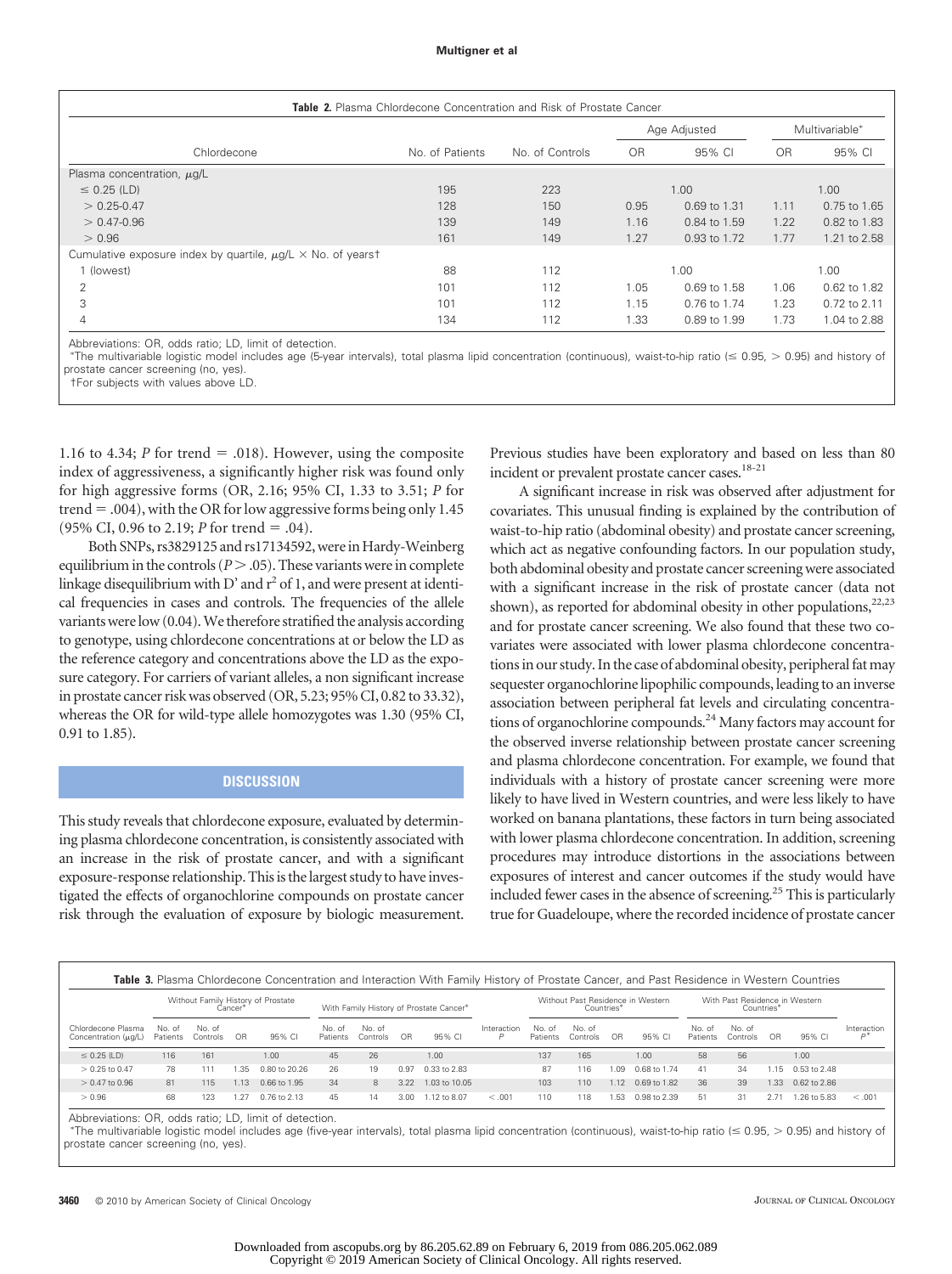increased dramatically during the study period,<sup>15</sup> mostly due to the development of PSA testing in the population. Consistent with this, it should be borne in mind that one of the potential negative consequences of prostate cancer screening is an increase in the diagnosis of indolent or latent tumors that will never be a problem to the patient and would not have been detected without screening. Such tumors, like those found in autopsy series, $26$  may reflect the natural aging process rather than the consequences of exposure to chemicals, such as chlordecone, in the environment.

Cancer is generally thought to occur a long time after the first exposure and after long periods of continuous exposure. Our study population fits this requirement, with the median exposure period being almost 33 years. Moreover, given that chlordecone exposure in our study population beganin adulthood, at amedian age of 30.2 years (the youngest subject being 13 years old at the start of exposure), our study did not include cases of exposure during critical periods for carcinogenesis, such as the fetal or neonatal periods.

The prostate cancer risk associated with chlordecone exposure was higher in subjects with a family history of prostate cancer. Similar findings were reported for pesticide exposure in the Agricultural Health Study.<sup>27-30</sup> Study subjects and their first-degree relatives may have similar patterns of exposure, and this might lead to a statistical interaction between chlordecone exposure and family history of prostate cancer; alternatively, the observed interaction may be indicative of an inherited genetic trait, such as a polymorphism in a metabolic enzyme that alters the balance between bioactivation and detoxification in the body.

The prostate cancer risk associated with chlordecone exposure was particularly marked in subjects who had spent some time living in a Western country. Most such subjects in our study migrated to a Western country at the beginning of adulthood, remaining there for a mean duration of 14 years. Most of these subjects returned to the French West Indies at the time at which chlordecone use began. Many intervening factors may explain the interaction observed and any potential causal relationship should be interpreted with caution. Migration constitutes a period of exposure to specific environmental risk factors, including hazardous chemicals or nutritional agents. Residing in Western countries may induce significant changes in an individual, due, for example, to the adoption of a Western lifestyle, including, in particular, eating habits that may be risk factors for prostate cancer.<sup>31</sup> Such changes in lifestyle may then be maintained by these individuals after their return to the French West Indies.

Previous studies have shown differences in the interindividual activity of chlordecone reductase in the liver between white and Japanese individuals.16,32 Such variability has been associated with a protein variant that arises from two nucleotide (C to G) substitutions at positions 434 and 931 of the cDNA.<sup>32</sup> We show here that these two mutations are in complete linkage disequilibrium and that the frequency of the variant allele (0.04) is lower than that previously reported in whites  $(0.10)$ .<sup>33</sup> Although limited by the small number of subjects, the observed high risk associated with carrying at least one variant allele, for individuals with chlordecone concentrations above the LD, is consistent with the mutated enzyme being less efficient. This may lead to lower levels of biliary excretion and of chlordecone clearance from the circulation.

Chlordecone may act as a tumor promoter, through hormonemediated effects. Chlordecone binds the estrogen receptors  $\alpha$  (ER $\alpha$ )

and  $\beta$  (ER $\beta$ ), acting as an agonist of ER $\alpha$  and an antagonist of ER $\beta$ .<sup>6,34,35</sup> ER $\alpha$  mediates the adverse effects of estrogen on the prostate, such as aberrant proliferation, inflammation, and malignancy.  $ER\beta$  exerts opposite and beneficial effects, such as antiproliferative, anti-inflammatory, and, potentially, anticarcinogenic effects.<sup>36</sup> The human prostate expresses both ER $\alpha$  and ER $\beta$ , with ER $\alpha$  expressed primarily on stromal cells and  $ER\beta$  found in the differentiated epithelium.<sup>37,38</sup> The interplay between the agonistic effects on  $ER\alpha$  and the antagonistic effects on  $ER\beta$  of chlordecone may increase proliferation of estrogen-sensitive tissues, increasing the risk of cancer. In addition to its interaction with nuclear ER, chlordecone may activate alternative estrogen signaling pathways or other enzymes and receptors involved in steroidal homeostasis.<sup>39-43</sup> It remains unclear whether such mechanisms actually take place in human prostate and whether they trigger prostate cancer.

We are aware of the inherent limitations of patient-control studies. Several factors potentially generating bias must be considered, particularly those relating to differential errors in the measurement of disease or exposure. Patient identification was based on unequivocal histologic criteria and controls were selected on the basis of strict criteria, such as normal findings on digital rectal examination and PSA in the normal range for age, taking into account the ethnic origin of the population. We recruited incident rather than prevalent patients, and controls were selected from a representative sample of the male Guadeloupean population during the study period. Exposure was evaluated on the basis of objective determinations of plasma chlordecone concentration, rather than on questionnaires, which might generate recall bias. Single determinations of plasma chlordecone concentration have been shown to provide an accurate reflection of the load of this compound in the body.44,45 Classical organochlorine compounds (determined in blood or fat tissues) have been found at lower concentrations in French West Indies populations than in most other populations and are not correlated with chlordecone levels.<sup>13</sup> The quantitative evaluation of chlordecone exposure-response is therefore unlikely to have been confounded by the presence of other organochlorine compounds in our study. However, we cannot exclude the possibility that some unknown confounding factors remain that may account for the associations observed.

In conclusion, our results suggest that there is a causal relationship between chlordecone exposure and prostate cancer risk. Our study also suggests that this association may be affected by genetic background, together with environmental agents related to diet or lifestyle. These findings require further investigation.

## **AUTHORS' DISCLOSURES OF POTENTIAL CONFLICTS OF INTEREST**

The author(s) indicated no potential conflicts of interest.

## **AUTHOR CONTRIBUTIONS**

**Conception and design:** Luc Multigner, Pascal Blanchet Financial support: Luc Multigner, Marc Romana, Bernard Jégou, Pascal Blanchet

**Provision of study materials or patients:** Helene Delacroix-Maillard, Pascal Blanchet